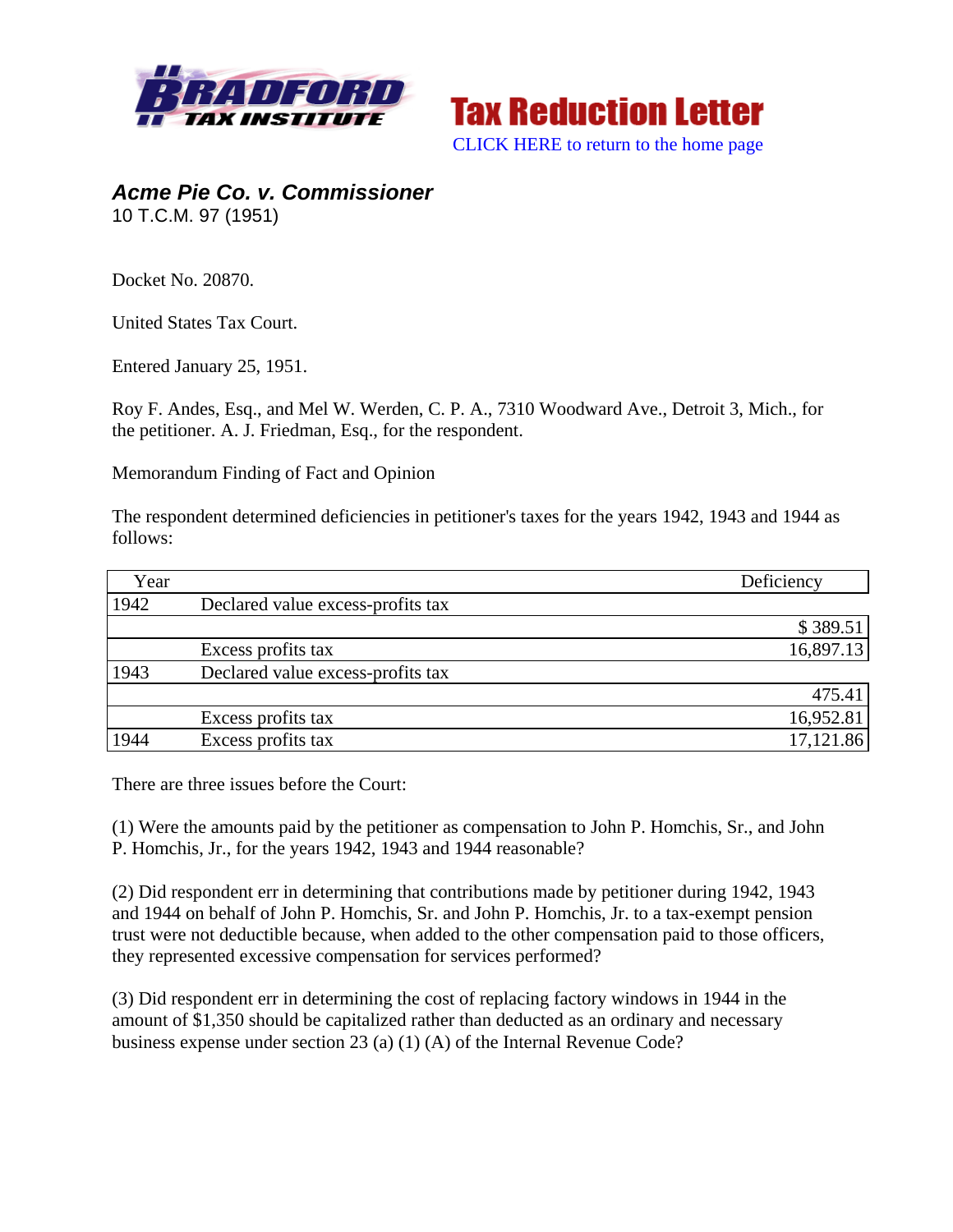The pleadings also raised an issue as to the deductibility in 1943 of the cost of repairs to the roof of the factory building in the amount of \$792. The respondent, however, conceded on brief that such amount was deductible in 1943.

## **Findings of Fact**

Part of the facts have been stipulated and they are so found.

Issues 1 and 2. The petitioner was incorporated under the laws of the State of Michigan on March 23, 1931, with an authorized capital stock of 5,000 shares of common stock with a par value of \$10 per share. It has kept its books and filed its Federal tax returns at all times on an accrual method of accounting and for the years in issue was on the calendar year basis. Its Federal tax returns were filed with the collector of internal revenue for the district of Michigan at Detroit.

Petitioner's origin and growth primarily are attributable to the efforts of John P. Homchis, Sr., (hereinafter referred to as senior). He was born in Lithuania and came to the United States in 1910 when he was 18 years of age. He lived in East St. Louis, Illinois, from November 1910 until 1915. He then went to Detroit. There he married Mary Homchis. They have two children, John P. Homchis, Jr., (hereinafter referred to as Junior) and Suzanne Homchis.

Senior's first employment after coming to the United States was as a salesman for a baking company in East St. Louis, Illinois. While working for this company he learned about the baking business. During this period he also attended night school in order to learn the English language and arithmetic.

In 1915 while visiting Detroit he became interested in a bakery there. He purchased this bakery and operated it with the help of his sister and her husband. He later opened a second retail bakery in Detroit and also began to sell baked goods at wholesale to stores in and around Detroit.

During World War I he sold both bakeries and took a job with Ford Motor Company. After the war he did odd jobs in the mechanical field as an automobile repairman. In 1922 he purchased another bakery in Detroit for \$5,000 which he operated until the fall of 1923. He sold this bakery in that year for \$10,000, plus inventories. In 1923 he purchased another bakery. He operated this as an individual under the name of Acme Pie Company. In this business he was engaged exclusively in making pies. Senior operated this business as an individual until 1924 when he formed an equal partnership with one Peter J. LeCody. LeCody made no capital contributions to the business. He was taken into the business because of his business connections.

In 1925 the business moved to a new location. It grew rapidly. In 1926 LeCody became purchaser and general manager. His duties were to hire the help and buy raw material, while Senior solicited business, supervised sales, attended to the financing and other administrative duties.

This arrangement between Senior and LeCody continued until 1930 when the latter took a vacation for 90 days in order to go to Greece. Upon his return to the United States he failed to return to Acme Pie Company but instead went into the frozen apple business in Buffalo, New York. At that point, a conflict developed between Senior and LeCody. Senior consulted an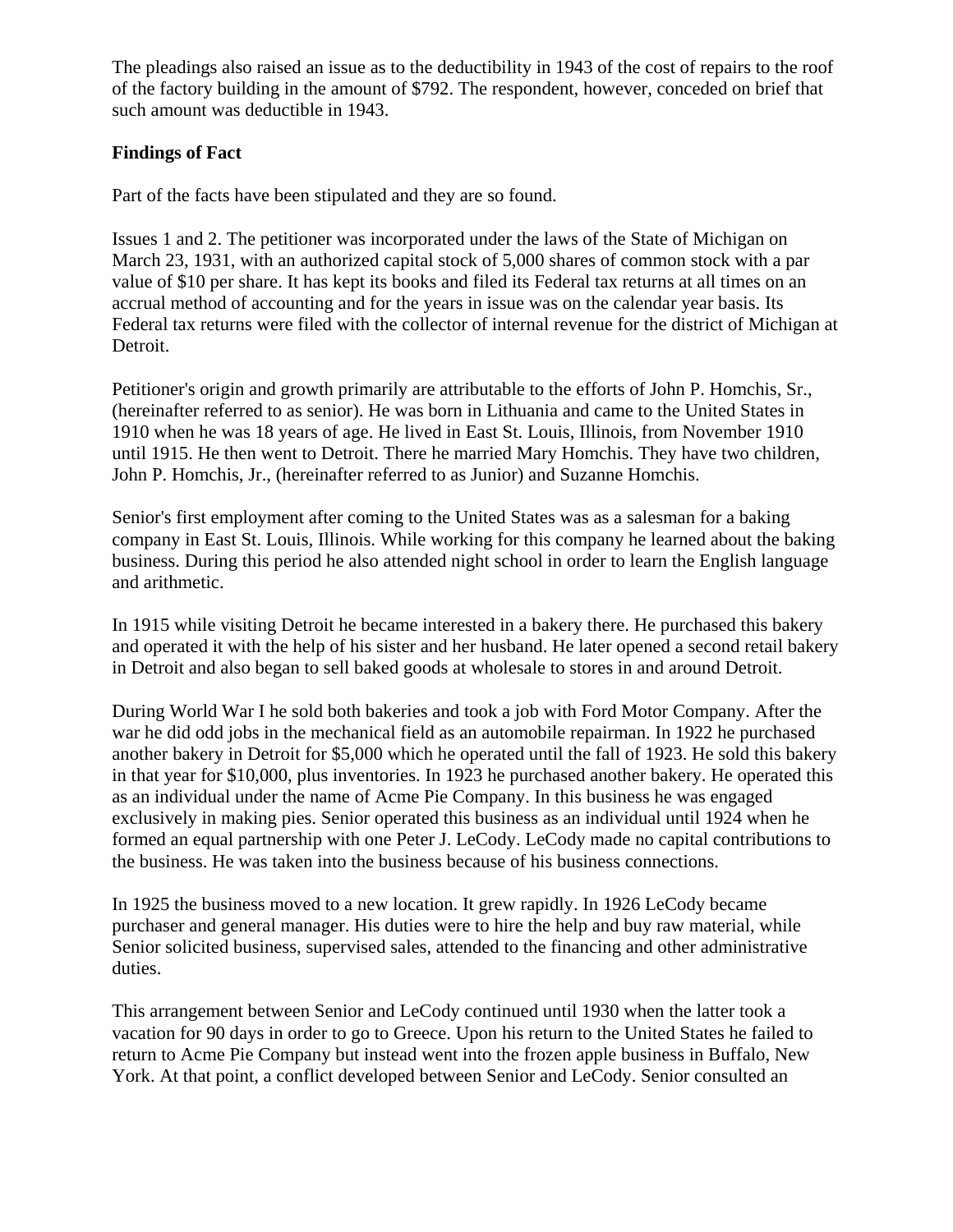attorney and was told that it would be wise for him to incorporate the business. Accordingly, it was incorporated March 23, 1931.

At that time Senior's wife, Mary, sold the real estate upon which the bakery was located to petitioner for \$50,000 over and above all indebtedness and liabilities. Petitioner assumed liabilities in connection with the real estate which it has paid off with the exception of a very small amount. The stock ownership in petitioner at the time of its incorporation through the years in question is disclosed by the following table:

|                              |       | 1931 1932 | 1933-1938<br>1937 |     | 1939-1941 1942 1943<br>1940 |     |     |    | 1944      |
|------------------------------|-------|-----------|-------------------|-----|-----------------------------|-----|-----|----|-----------|
| John P. Homchis, Sr.         | 2,495 | 195       | 195               | 195 | 195                         | 250 | 250 |    | 250 1,500 |
| Mary Homchis (wife of John   |       |           |                   |     |                             |     |     |    |           |
| Homchis)                     | 5     | 5         | 5                 | 5   | 5                           | 75  | 75  | 75 | 690       |
| Peter J. LeCody              | 2,495 | 195       | 195               |     |                             |     |     |    |           |
| Minnie LeCody (wife of       |       |           |                   |     |                             |     |     |    |           |
| Peter J.                     |       |           |                   |     |                             |     |     |    |           |
| LeCody)                      |       | 5         | 5                 |     |                             |     |     |    |           |
| Suzanne Homchis (daughter    |       |           |                   |     |                             |     |     |    |           |
| οf                           |       |           |                   |     |                             |     |     |    |           |
| John P. Homchis)             |       |           |                   |     |                             | 75  | 75  | 75 | 210       |
| Shares in escrow - not voted |       |           |                   | 200 | $*200$                      |     |     |    |           |
| Totals (Shares)              | 5,000 | 400       | 400               | 400 | 400                         | 400 | 400 |    | 400 2,400 |

\* This stock was being purchased by John P. Homchis under a serial payment purchase agreement dated December 6, 1938. This stock was held in escrow until final payment was made November 6, 1941. The said stock was not voted during escrow period.

At a meeting of the board of directors held on March 23, 1931, the following resolutions were adopted concerning the compensation to be paid to Senior and LeCody:

"RESOLVED: That John P. Homchis be and he is hereby employed as the General Manager of the business of the corporation at a weekly salary equal to two percent (2%) of the gross weekly sales of the corporation and to serve in such capacity during the pleasure of the Board of Directors and to give his full time and attention to the affairs of the corporation.

"RESOLVED: That Peter J. LeCody as Vice-President be required to give his full time and attention to the affairs of the corporation and that his weekly salary be fixed at 2% (two percent) of the weekly gross sales of the corporation, such salary to continue during the pleasure of the Board of Directors. If said Peter J. LeCody shall not for any reason give his full time and attention to the business of the corporation then some capable person shall be selected by him who shall be approved by the General Manager to perform the services in his place and stead and any compensation paid to the person selected shall be chargeable against and deducted from the compensation payable to said Vice-President."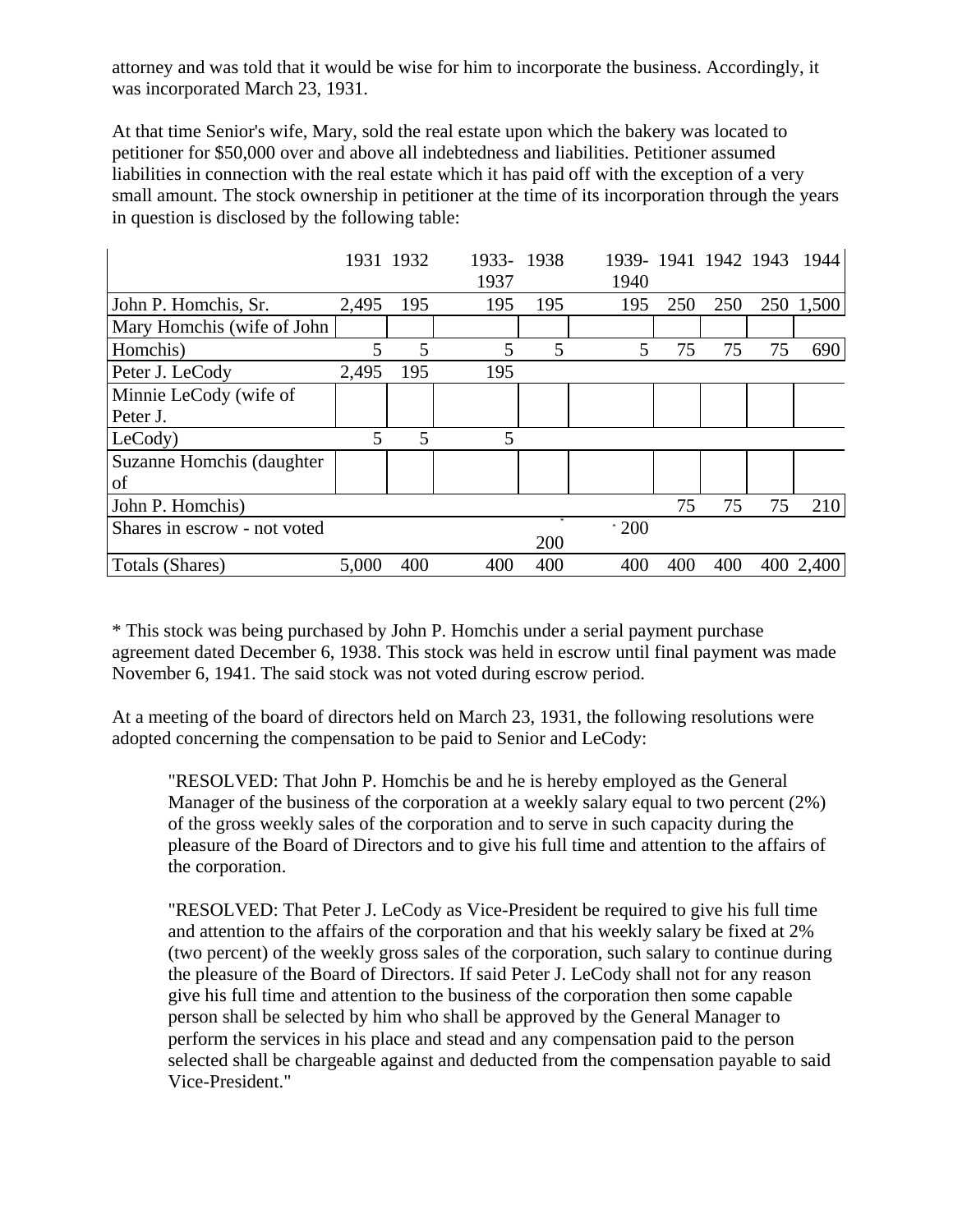In accordance with the action of the board of directors of petitioner the authorized salaries of Senior and LeCody were as follows:

| From March 23, 1931 through |                                      |  |  |
|-----------------------------|--------------------------------------|--|--|
| 1936                        | 2% of gross sales                    |  |  |
| 1937                        | 2% of gross sales, but not to exceed |  |  |
|                             | \$14,125                             |  |  |
| 1938                        | 2% of gross sales, but not to exceed |  |  |
|                             | \$15,000                             |  |  |

In 1938, because of an irreconcilable conflict between Senior and LeCody, Senior purchased LeCody's interest in petitioner. The authorized salary of Senior from 1939 through 1944 was as follows:

| 1939 | 2% of gross sales, but not to exceed     |
|------|------------------------------------------|
|      | \$15,000                                 |
| 1940 | 3% of gross sales, but not to exceed     |
|      | \$17,500                                 |
| 1941 | 3% of gross sales, with a maximum        |
|      | of \$22,500                              |
| 1942 | 3% of gross sales, but not to exceed     |
|      | \$22,500                                 |
| 1943 | 3% of gross sales, but not to exceed     |
|      | \$22,500, plus traveling expenses not to |
|      | exceed \$100 per week                    |
| 1944 | 3% of gross sales with a maximum of      |
|      | \$22,500, plus traveling expenses not to |
|      | exceed \$100 per week                    |

Senior's compensation for the years 1932 to 1944, inclusive, was as follows:

| 1932 | \$2,332.59 |
|------|------------|
| 1933 | 2,529.29   |
| 1934 | 6,855.27   |
| 1935 | 10,664.28  |
| 1936 | 15,680.00  |
| 1937 | 14,125.00  |
| 1938 | 11,526.79  |
| 1939 | 12,500.00  |
| 1940 | 17,300.00  |
| 1941 | 15,706.66  |
| 1942 | 15,600.00  |
| 1943 | 15,700.00  |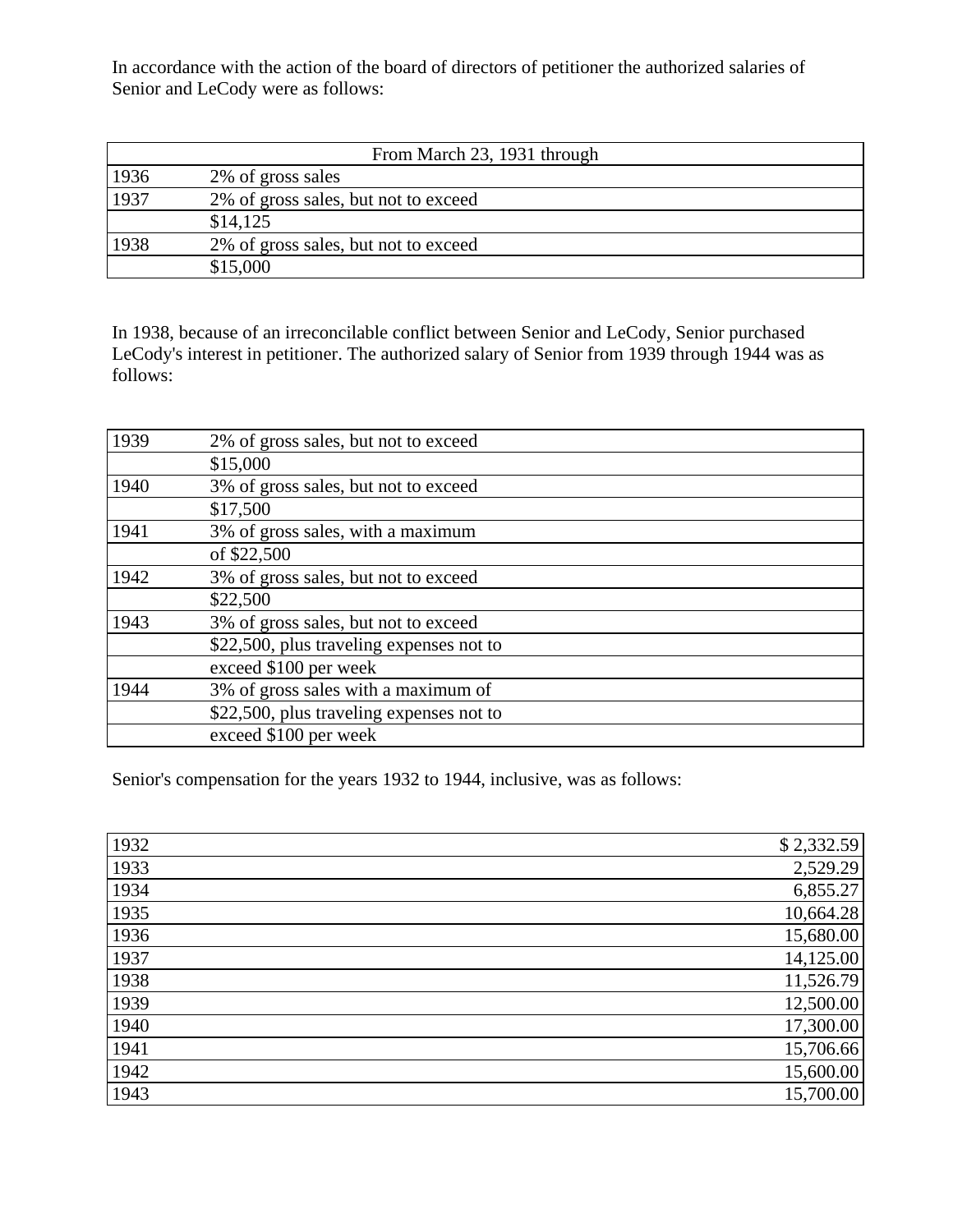During the years 1942, 1943 and 1944 petitioner operated 28 trucks in the Detroit area. It also sold pies in areas outside of Detroit, such as Traverse City and Cadillac, Michigan. Shipments to these areas were sometimes made by rail. Petitioner's use of truck transportation was curtailed about 20 per cent during 1943 and 1944 due to the regulations of the Office of Defense Transportation.

In addition to the 28 trucks which petitioner operated in the Detroit area it also had an arrangement with 19 or 20 independent truck owners outside of Detroit who have a special designation known in the trade as "bob tailers". A "bob tailer" is one who deals in pies and other baked goods, operates his own truck but has painted on the side of the truck the name of petitioner. He pays all expenses of operating the truck. He receives a large discount over and above the usual one given by petitioner to its ordinary customers. In certain instances petitioner financed the purchase of the trucks used by these so-called "bob tailers".

During the years in question petitioner had an average of 128 or 129 employees. Seventy-five percent of these employees were paid on an hourly basis, whereas the rest were paid on a salary and commission basis. During the years in issue the average working week of the employees of the baking industry was about 48 hours.

In 1942, 1943 and 1944 petitioner was in operation night and day, seven days a week. Its employees included dough mixers, fruit cookers, soft pie bakers, receivers, porters, wrappers, shipping clerks, loaders and checkers. There was no baking done on the premises on Saturday during the period in question, but the truck drivers worked on that day. On the other hand, the truck drivers did not work on Sunday, but the bakers did. The petitioner is located in a 2-story building, 120 feet wide by 108 feet deep, and has a total usable area of about 25,000 square feet distributed over both floors.

There is another Acme Pie Company, an Ohio corporation, located in Cleveland, Ohio. Senior purchased this company in 1934. During 1942, 1943 and 1944 the issued and outstanding capital stock of that company was owned as follows:

| 148 shares |
|------------|
| 1 share    |
| 143 shares |
| 1 share    |
|            |

During 1942, 1943 and 1944, Senior was president and general manager of petitioner. His duties included hiring employees, buying raw materials and supervising the sales department which had salesmen in Detroit and in the States of Michigan and Indiana. He also formulated the recipes for baking pies sold by petitioner. It was sometimes necessary to change the recipes or formulae for pies four or five times a year because of climatic conditions. In addition, Senior was chief purchasing officer of petitioner. There was a variety of fruits which it was necessary for him to buy during the years in question. He also purchased pumpkins, mincemeat, raisins, liquid and granulated sugar and other things necessary in the pie making business. Senior purchased the fruits and many other products directly from the growers or producers in various sections of the country, in this way saving petitioner substantial sums of money by eliminating the jobbers'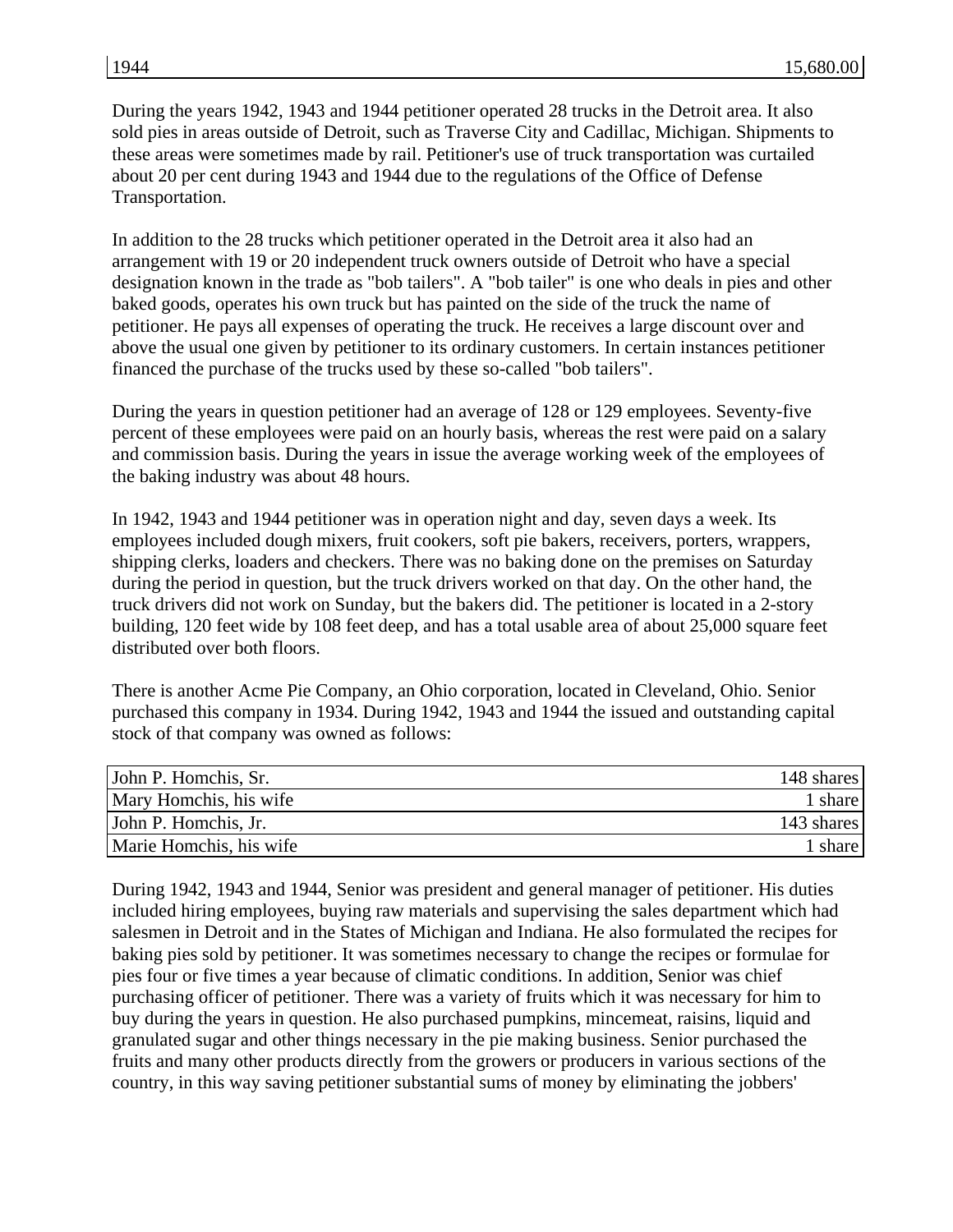commissions. The products which petitioner used in its pies came from all over the United States as well as from Cuba, Puerto Rico, the Hawaiian Islands and sometimes Mexico.

During the war years Senior traveled between 30,000 and 40,000 miles by automobile and train visiting different areas where he purchased fruits and berries.

During 1942, 1943 and 1944 Senior negotiated all the union contracts with the officers of the three unions represented among petitioner's employees. This resulted in substantial savings each year for petitioner through the elimination of legal fees.

Senior has devised several articles used in and about the bakery which accounted for increased efficiency and substantial savings of money. One such article is called "peel" which is a large spoon-like object with a long handle which is useful in removing pies from hot ovens. He also adopted a revolving table for use in his business. He designed paper cartons for packaging pies. He aided in designing a bagging machine which is useful in inserting pies in paper bags.

During 1942, 1943 and 1944 Senior worked between 15 and 20 hours a day.

Senior belonged to no clubs or lodges. He owned no boats, played no golf nor fished during the years in question. He took his last vacation in 1940 when he went to Florida for 13 days.

Although during the years in question Senior was in Cleveland from time to time looking after the affairs of the Acme Pie Company of Ohio, he spent most of his time working for petitioner.

At the time of the hearing Junior was 31 years old. He resides in a suburb of Cleveland, Ohio. Junior first started to work for petitioner in 1934 during vacations from high school. His services at that time consisted of scrubbing floors, washing pie tins, mixing dough and other small jobs. After graduating from high school, Junior attended several different universities. He was graduated from college in 1938 with a major in economics. He first became regularly employed by the Cleveland company in 1938 at which time he was made president. Junior also became an officer of petitioner in the early part of 1939 and continued in that capacity until December 1, 1943, when he resigned his positions from both petitioner and the Cleveland company. He entered the United States Army on December 3, 1943. He was discharged February 15, 1946. Junior performed some administrative duties with the Cleveland company until resignation in December 1943. Before entering military service Junior spent most of his time working for Acme Pie Company of Cleveland. Only about 25 per cent of his time was spent in petitioner's employ in 1942 and in 1943 prior to his entering military service.

| 1939 | \$50 per week                            |
|------|------------------------------------------|
| 1940 | \$50 per week                            |
| 1941 | 1 1/2 per cent of gross sales but not to |
|      | exceed \$10,000                          |
| 1942 | 1 1/2 per cent of gross sales but not to |
|      | exceed \$12,500                          |

Junior's authorized compensation from petitioner from 1939 through 1942 was as follows:

The amount of compensation paid by petitioner to Junior from 1939 through the years in question was as follows: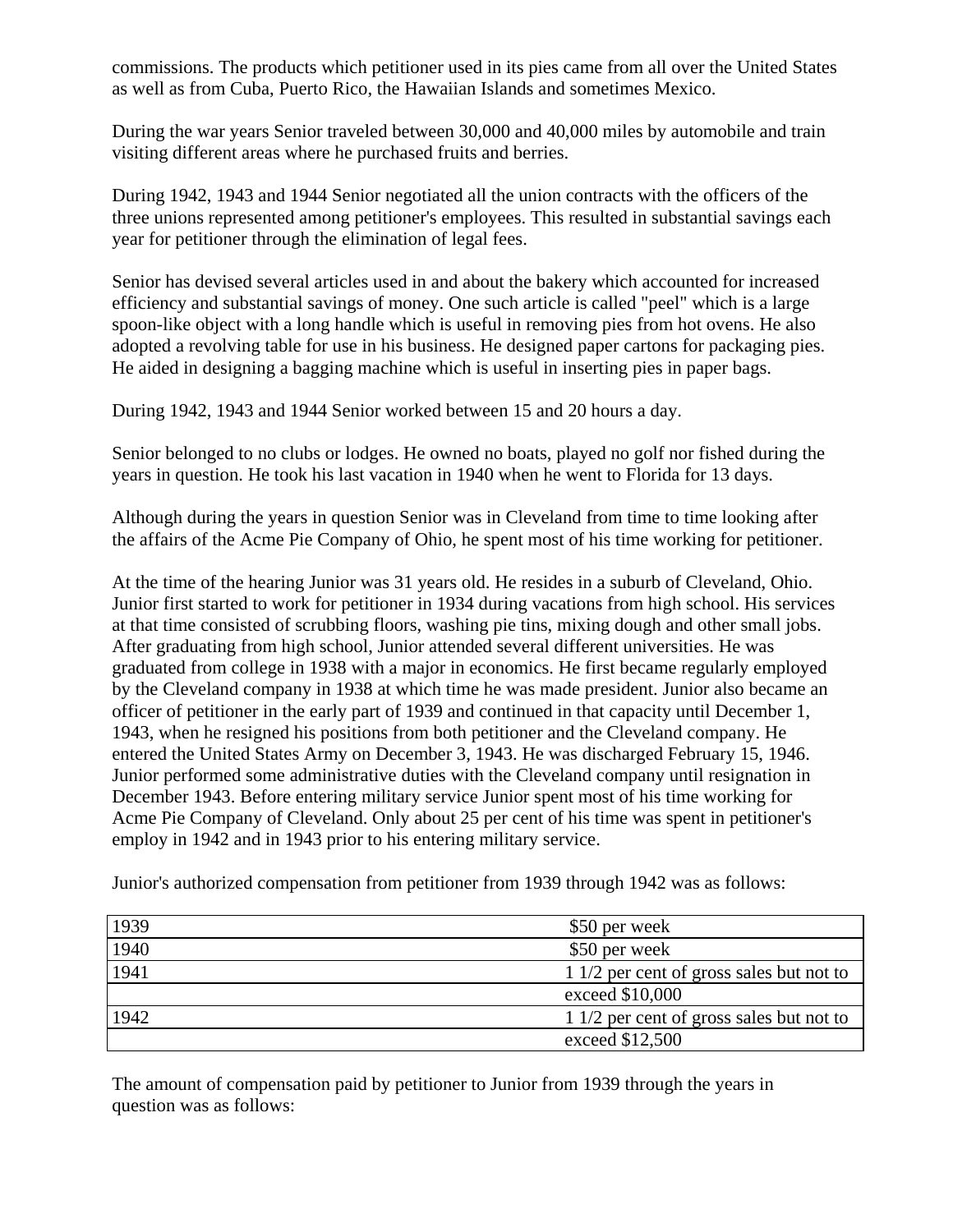| 1939                | \$2,725.00 |
|---------------------|------------|
| 1940                | 2,616.68   |
| 1941                | 5,976.66   |
| 1942                | 10,483.36  |
| $\frac{1943}{1944}$ | 10,466.64  |
|                     | 10,500.00  |

The amount of compensation reported by petitioner as being paid to Senior and Junior in 1942, 1943 and 1944, and the amount disallowed by respondent is disclosed by the following table:

|      |            | Senior  |                   |             | Junior     |                   | Total       |
|------|------------|---------|-------------------|-------------|------------|-------------------|-------------|
|      | Per Return | Allowed | <b>Disallowed</b> | Per Return  | Allowed    | <b>Disallowed</b> | disallowed  |
| 1942 | \$15,600   | \$9,000 | \$6,600           | \$10,483.36 | \$3,333,33 | \$7,150.03        | \$13,750.03 |
| 1943 | 15,700     | 9,000   | 6,700             | 10.466.64   | 3,333.34   | 7,133.30          | 13,833.30   |
| 1944 | 15,680     | 9,000   | 6,680             | 10,500.00   | 3,333.34   | 7,166.66          | 13,846.66   |

The ratio of total officers' salaries to gross sales for each year from 1932 to 1944, inclusive, was as follows:

|      |              | Total           |       |
|------|--------------|-----------------|-------|
|      | Gross        | Officers'       |       |
| Year | <b>Sales</b> | <b>Salaries</b> | Ratio |
| 1932 | \$121,081.34 | \$4,374.41      | 3.61% |
| 1933 | 152,026.63   | 5,058.58        | 3.33  |
| 1934 | 278,699.17   | 13,710.54       | 4.92  |
| 1935 | 455,765.22   | 21,328.56       | 4.68  |
| 1936 | 670,254.62   | $*31,360.00$    | 4.68  |
| 1937 | 845,508.38   | 28,250.00       | 3.34  |
| 1938 | 576,339.33   | 19,823.93       | 3.44  |
| 1939 | 603,690.83   | 15,225.00       | 2.52  |
| 1940 | 623, 672. 56 | 19,916.68       | 3.19  |
| 1941 | 768,797.29   | 21,683.32       | 2.82  |
| 1942 | 790,544.22   | 26,083.36       | 3.30  |
| 1943 | 860,541.38   | 26,166.64       | 3.04  |
| 1944 | 872,708.17   | 26,180.00       | 3.00  |

\* As adjusted by stipulation with conferee.

The total assets of petitioner for the years 1938 to 1944, inclusive, were as follows:

| 1938 | \$163,979.34 |
|------|--------------|
| 1939 | 150,688.41   |
| 1940 | 159,335.20   |
| 1941 | 198,015.11   |
| 1942 | 231,772.20   |
| 1943 | 240,842.85   |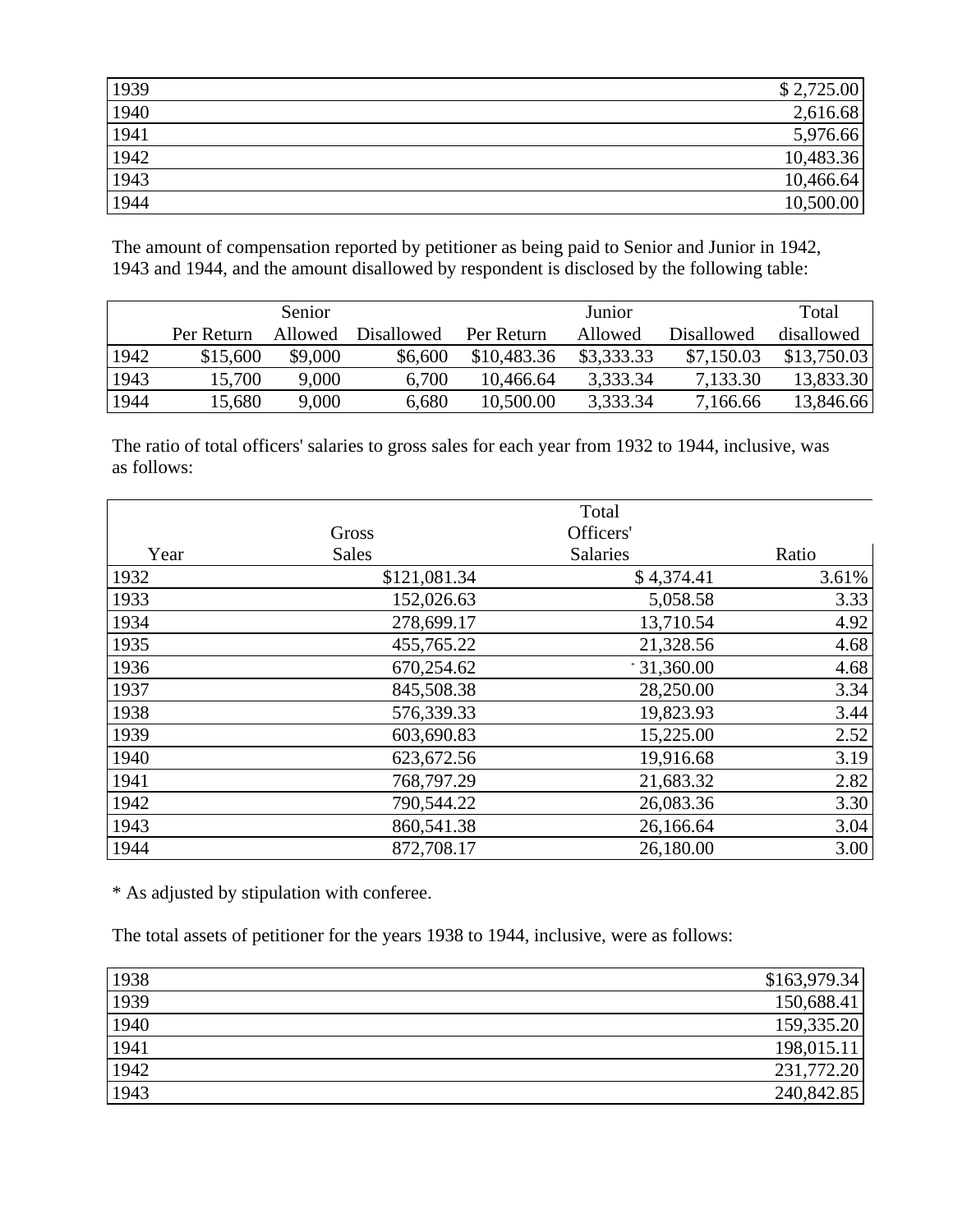Its net worth for the years 1938 to 1944, inclusive, is disclosed by the following table:

| 1938 | \$51,129.46 |
|------|-------------|
| 1939 | 52,196.76   |
| 1940 | 62,534.03   |
| 1941 | 81,857.53   |
| 1942 | 96,587.26   |
| 1943 | 116,408.00  |
| 1944 | 133,543.24  |

Petitioner's gross sales, expenses, reported net profits and dividends paid for the years 1938 through 1944 were as follows:

|      |                    |                 | Dividends          |            |              |
|------|--------------------|-----------------|--------------------|------------|--------------|
|      |                    |                 | Reported           |            |              |
| Year | <b>Gross Sales</b> | <b>Expenses</b> | <b>Net Profits</b> | Cash       | <b>Stock</b> |
| 1938 | \$576,339.33       | \$122,546.70    | \$1,588.96         |            |              |
| 1939 | 603,690.83         | 129,234.61      | 2,937.94           |            |              |
| 1940 | 623, 672. 56       | 140,390.65      | 11,196.14          |            |              |
| 1941 | 768,797.29         | 162,001.77      | 34,537.57          | \$2,000.00 |              |
| 1942 | 790,544.22         | 169,467.95      | 32,214.46          | 2,000.00   |              |
| 1943 | 860,541.38         | 186,514.99      | 61,237.61          | 2,000.00   |              |
| 1944 | 872,708.17         | 182,707.38      | 43,088.28          | 4,000.00   | \$20,000.00  |

The following is a tabulation of petitioner's surplus balances for the years 1938 through 1944:

| December 31, | Total       | Capital     | Earned     |
|--------------|-------------|-------------|------------|
| 1938         | \$47,129.46 | \$38,476.14 | \$8,653.32 |
| 1939         | 49,196.76   | 38,476.14   | 10,720.62  |
| 1940         | 58,534.03   | 38,476.14   | 20,057.89  |
| 1941         | 77,857.53   | 38,476.14   | 39,381.39  |
| 1942         | 92,587.26   | 38,476.14   | 54,111.12  |
| 1943         | 112,408.00  | 38,476.14   | 73,931.86  |
| 1944         | 109,543.24  | 38,476.14   | 71,067.10  |

On December 30, 1940, petitioner, by John P. Homchis, Sr., as president, and John P. Homchis, Jr., as vice-president, executed an employees' pension trust agreement. Thereafter on March 20, 1941, Senior and two others became successor trustees of such pension plan. The employees' pension trust was amended on March 20, 1941. It was further amended on August 31, 1943, and again on October 28, 1944.

On November 15, 1944, a Deputy Commissioner of the Bureau of Internal Revenue wrote a letter to petitioner informing it that the pension trust plan as submitted would meet the requirements of section 165 (a) of the Internal Revenue Code, as amended. On November 16, 1944, a Deputy Commissioner wrote a letter to petitioner notifying it of a ruling that the pension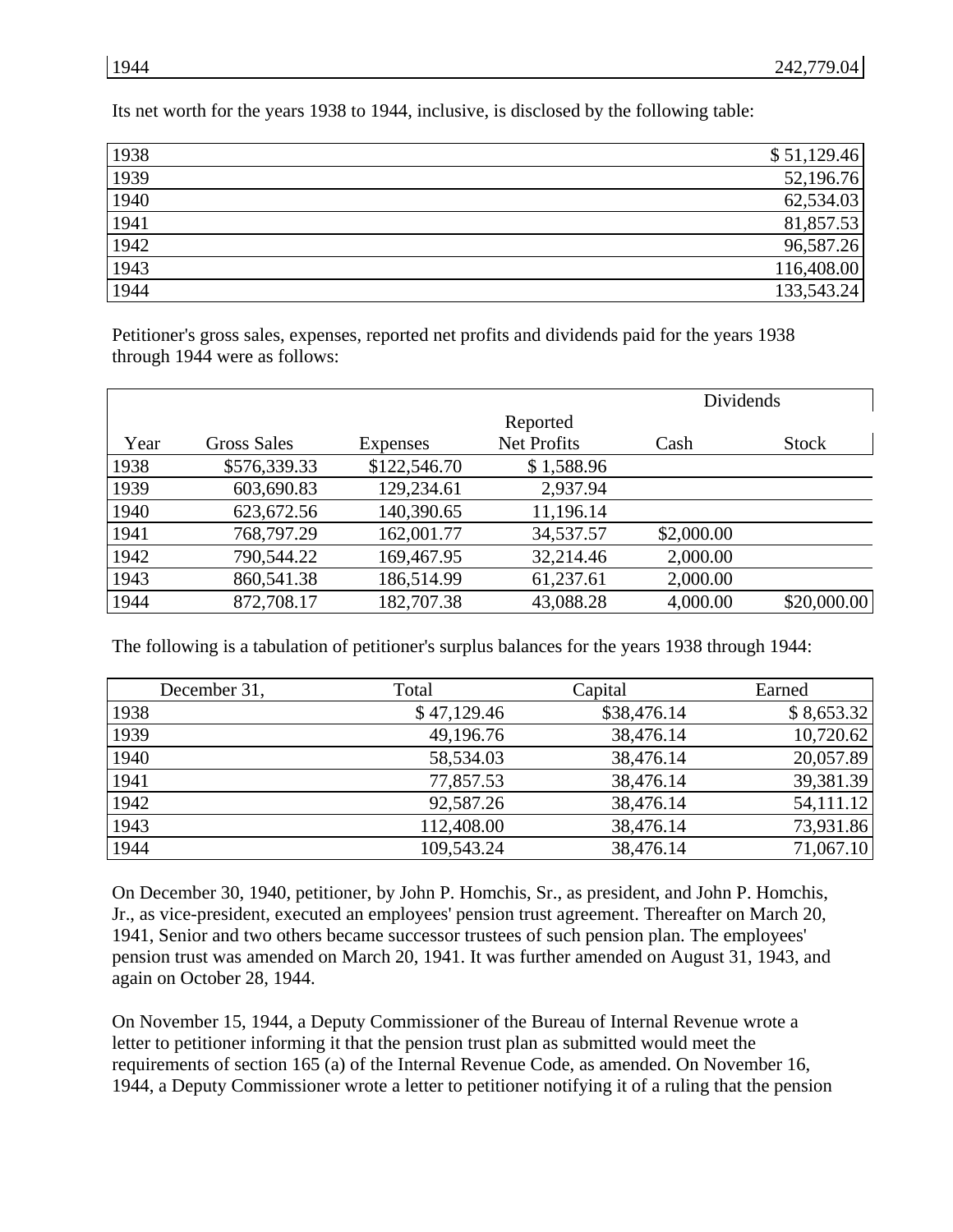plan would meet the requirements of section 165 (a) of the Code, as amended, and that the trust was exempt under the provisions thereof.

The following amounts were paid into the pension trust fund by petitioner for Senior and Junior during the years involved:

|        | 1942       | 1943       | !944       |
|--------|------------|------------|------------|
| Senior | \$3,824.50 | \$3,824.50 | \$3,824.50 |
| Junior | 726.50     | 726.50     | 726.50     |

The respondent determined that those amounts, when added to the other compensation of Senior and Junior, constituted excessive compensation and disallowed the deduction therefor.

Reasonable compensation for services performed by Senior during the years involved was in the amounts actually paid by petitioner. The amount contributed by petitioner into the pension trust on behalf of Senior likewise was reasonable.

Reasonable compensation for Junior during the years involved was in the amount determined by respondent. The amount contributed by petitioner to the pension trust on behalf of Junior when added to his other compensation was excessive.

Issue 3. Prior to 1944 petitioner's factory windows were of steel construction and of the type commonly known as fenestra steel windows. By 1944 they had become rusted through. The windows were about 7 feet wide by 8 feet high with 2 swing windows that opened for ventilation. Steam and acid from fruit cooking damaged the steel to the extent that the City Safety Commissioner ordered the company to replace all window glass. Due to the damaged condition of the steel frames the glass would repeatedly break from vibration and shaking when heavy trucks passed petitioner's plant.

During the war it became impossible to obtain the steel fenestra windows so as an alternative petitioner installed glass blocks in place of those windows and closed the openings. For the purpose of ventilation, small windows that could be opened were inset in the glass block construction. The window frames for these were made of wood. Due to a reduction in the size of the window, the union and employees complained of insufficient ventilation as a result of which petitioner installed fans and skylights in order for steam to escape and for the intake of fresh air. The expenditure for replacement of the windows by petitioner in 1944 was in the amount of \$1,350.

The respondent determined that such expenditure should be capitalized.

## **Opinion**

HILL, Judge:

Issue 1. The first question concerns the reasonableness of the compensation paid to petitioner's officers, John P. Homchis, Sr., and John P. Homchis, Jr. during the years 1942, 1943 and 1944. See section 23 (a) (1) (A), Internal Revenue Code. This question basically is one of fact and accordingly we have set forth in our findings what we hold to be reasonable compensation for services performed in these years.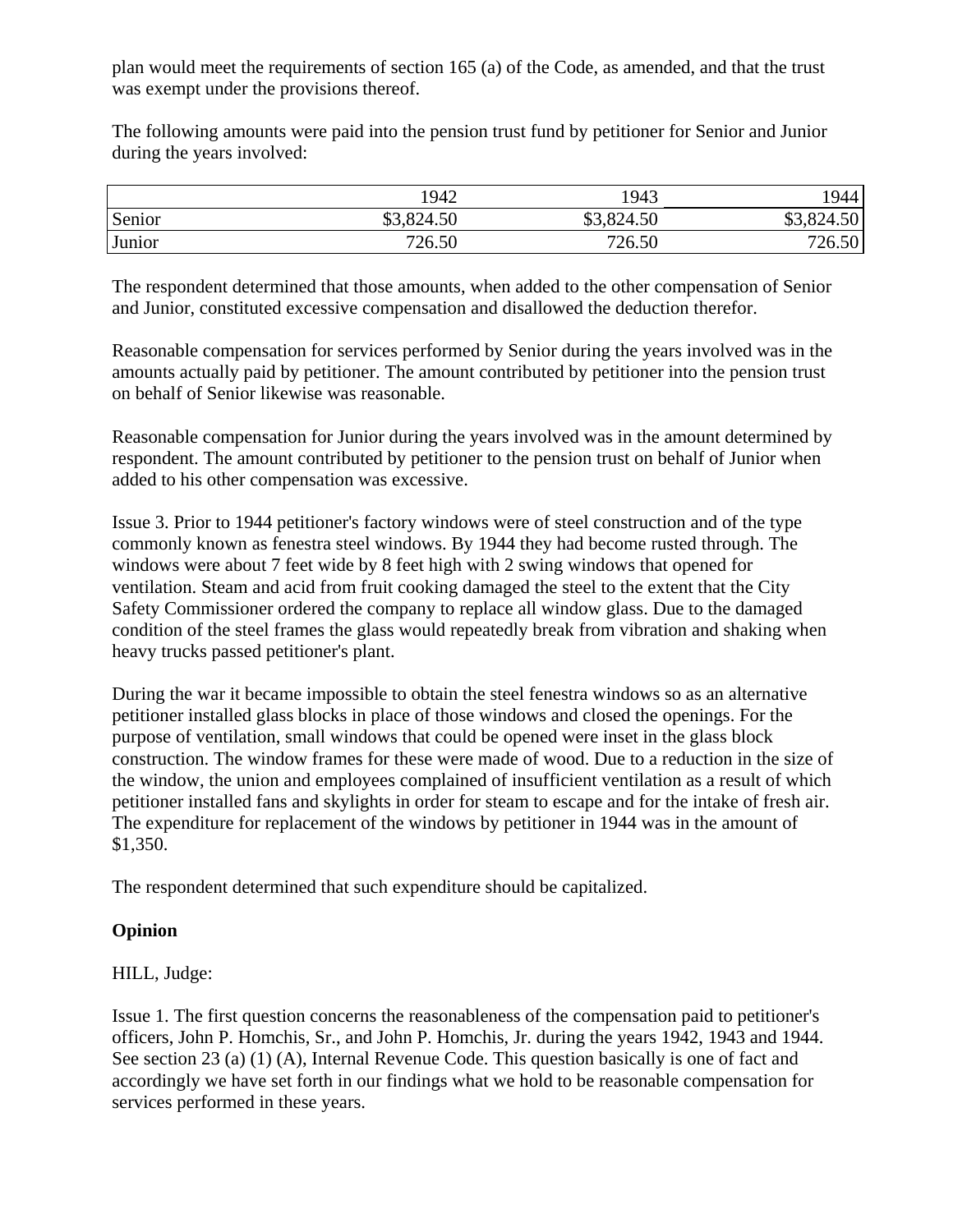"Although every case of this kind must stand upon its own facts and circumstances, it is well settled that several basic factors should be considered by the Court in reaching its decision in any particular case."

Mayson Mfg. Co. v. Commissioner, 178 Fed. (2d) 115 [49-2 USTC ¶ 9467]. The Court in that case set forth those factors as follows:

"\* \* \* Such factors include the employee's qualifications; the nature, extent and scope of the employee's work; the size and complexities of the business; a comparison of salaries paid with the gross income and the net income; the prevailing general economic conditions; comparison of salaries with distributions to stockholders; the prevailing rates of compensation for comparable positions in comparable concerns; the salary policy of the taxpayer as to all employees; and in the case of small corporations with a limited number of officers the amount of compensation paid to the particular employee in previous years. The action of the Board of Directors of a corporation in voting salaries for any given period is entitled to the presumption that such salaries are reasonable and proper. Ox Fibre Brush Co. v. Blair, 4 Cir., 32 Fed. (2d) 42, 45, 68 A. L. R. 696 [1929 CCH ¶ D-9173]; Toledo Grain & Milling Co. v. Commissioner, 6 Cir. 62 Fed. (2d) 171, 172 [1932 CCH ¶ 9580]; Capitol-Barg Dry Cleaning Co. v. Commissioner, 6 Cir. 131 Fed. (2d) 712, 715 [42-2 USTC ¶ 9785]. The situation must be considered as a whole with no single factor decisive."

From the organization of petitioner in 1931 through the year 1944 Senior's work was the principal factor in its growth and development. During that period petitioner grew from a comparatively humble beginning to the third largest bakery and the second largest pie bakery in the Detroit area.

Since 1938, when Senior formally took over all the administrative duties after the purchase of LeCody's interest, through the years in question, he performed duties as president, sales manager, buyer, production manager, and head of labor relations. During the years in question he worked on an average of from 15 to 20 hours a day in petitioner's activities. We have set forth specifically in our findings the diversified functions he performed for petitioner. Briefly they included the hiring and firing of employees and purchasing fruits, materials and supplies used in baking pies which were difficult to obtain during 1942, 1943 and 1944 due to wartime restrictions. He was generally recognized in the industry as a shrewd buyer and because he purchased the products used in the baking of pies directly from the producers, he saved petitioner substantial sums of money during all of the years before us by eliminating jobbers' commissions. He supervised the sales department for Detroit, the States of Michigan and Indiana, and, in addition, solicited new accounts. He looked after the financial problems of petitioner and prepared and changed baking formulae necessitated by changing climatic conditions. He negotiated all of the contracts with the three unions represented among petitioner's employees and he supervised the office force. He also adapted and invented gadgets and devices which were used in the bakery and financially beneficial in petitioner's operations.

Six witnesses, who were well qualified to voice an opinion on the subject by virtue of their training and experience in the baking industry, testified that Senior was by reputation one of the most able, hardworking, and efficient executives in the baking industry in the Detroit area. One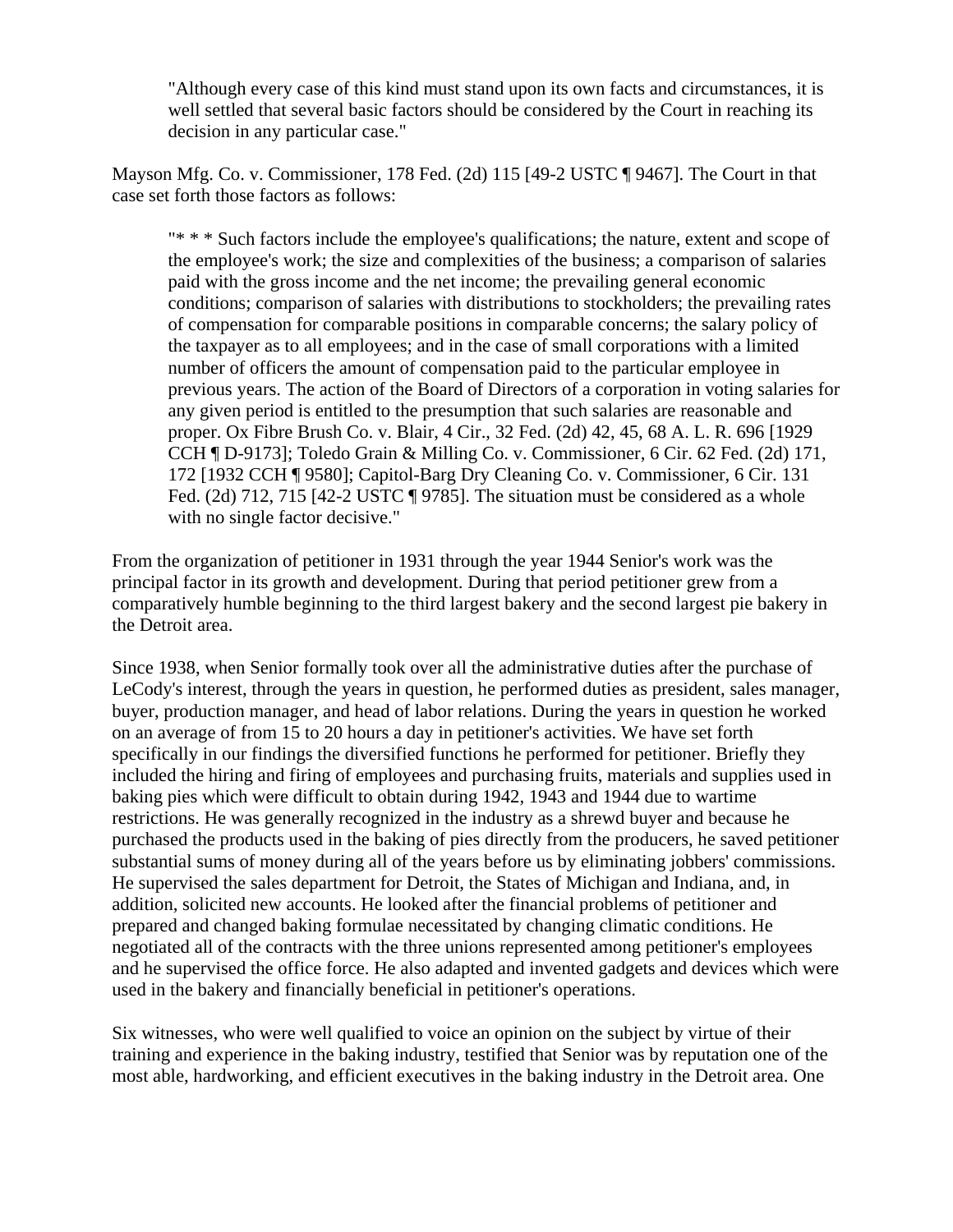of the expert witnesses testified that Senior's services during the years involved were worth at least \$35,000 yearly to petitioner.

That Senior's efforts as above described have produced results is disclosed by the following. From 1938 when Senior took over all of the administrative duties, through 1944, petitioner's surplus balances increased from \$47,129.46 to \$109,543.24, and during that same span its profits rose from \$1,588.96 to \$43,088.28. In that period its assets increased from \$163,979.34 to \$242,779.04; and its net worth from \$51,129.46 to \$133,543.24.

In addition to the above considerations it should also be noted that the basis for Senior's compensation during the years in question was set in 1931 when Senior and his wife held only 50 per cent of the corporation's stock. At that time his rate of compensation was set at 2 per cent of gross sales and from that period through 1944 this basic ratio was changed only once, in 1940, when the percentage was increased from 2 per cent to 3 per cent of gross sales. It is true that after 1938 petitioner was controlled by the Homchis family, yet it will be noted that all through the years the ratio of total officers' salaries to gross sales remained fairly constant. The compensation paid Senior during the years in question was not as high as that paid him in previous years.

It is also true that during the years in question Senior did spend a portion of his time in the plant of Acme Pie Company of Ohio in Cleveland. The evidence here, however, clearly shows that he was in petitioner's employ during the years in question and working in its activities most of the time. We therefore hold after a consideration of all the circumstances of the case that Senior's compensation was reasonable in the amount actually paid by petitioner and that the amounts paid by petitioner to Senior during the years 1942, 1943 and 1944 are properly deductible.

With respect to Junior, however, we have found that respondent's determination of the amount of reasonable compensation for each year was proper. He entered the military service in December 1943 and after that time performed little or no services for petitioner. The record is clear, moreover, that he did little or nothing for petitioner prior to that time. This is shown by the following testimony of Senior:

"Q. You consider you are one of the top men in that business, in 1942, '43 and '44, do you not?

"A. Well, in my own ground, I don't have to worry with no competitors, no matter bigger or larger, I can stand and fight.

"Q. If I said you were probably a one-man band in the Acme Pie Baking Company, would that pretty nearly be a correct statement?

"A. Just about, unless you go out and hire for different branches, different men.

"Q. You would consider that situation to be true in 1942, '43, as well as in 1944?

"A. That is right."

The evidence further discloses that Junior was in Detroit attending to the affairs of petitioner during only a minor portion of his working time during 1942, and 1943. Most of his time was occupied by his duties in connection with the Acme Pie Company located in Cleveland. True,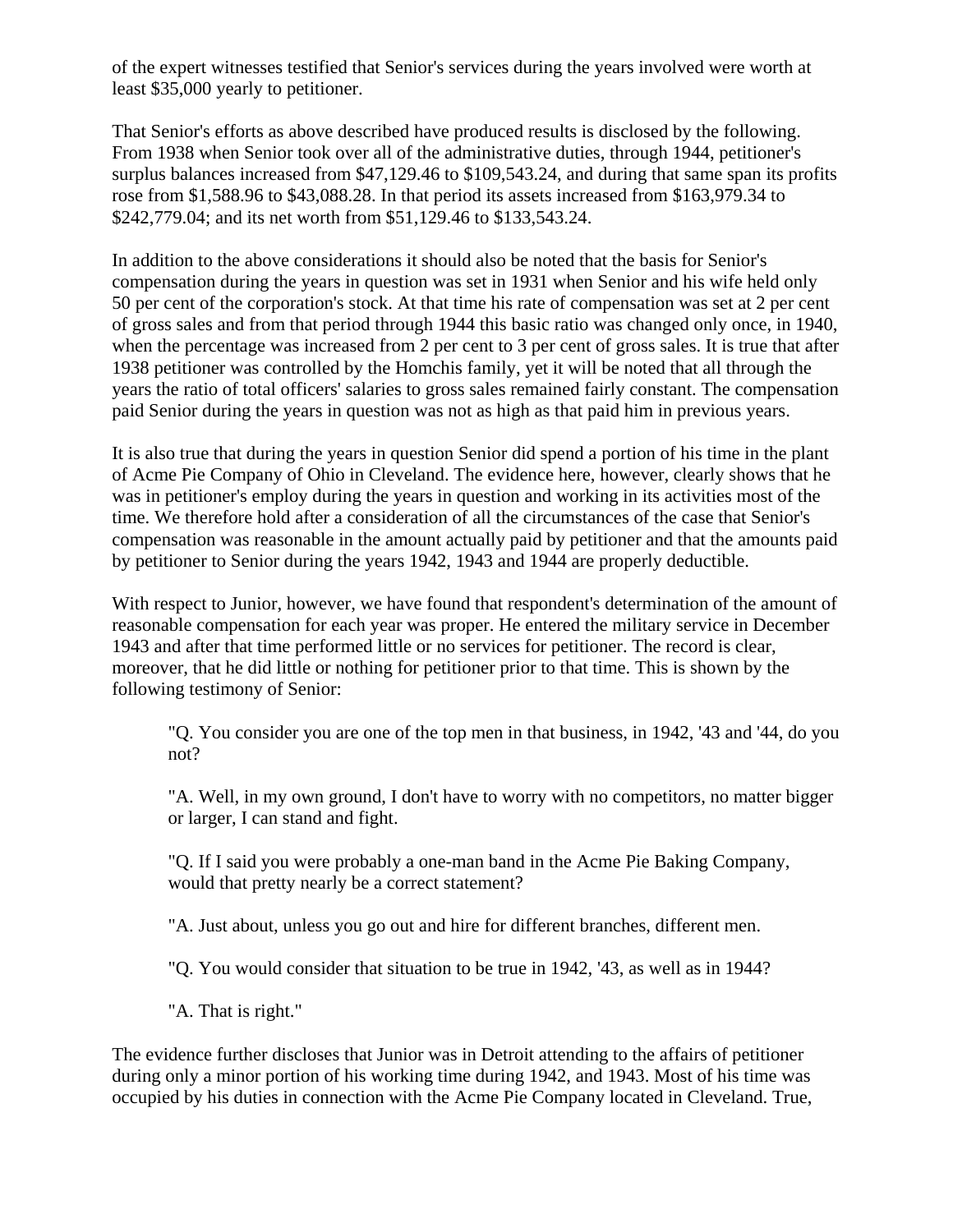Junior testified that he was convinced that he knew more about the pie making business than Senior, that he designed and installed two or three time-saving devices and that he was manager of the pension trust setup. We nevertheless believe that the evidence fails to overcome the respondent's determination of the amounts allowable as reasonable compensation for Junior during the years in question. We think that so large a salary would not have been paid to Junior during such years except for the family relation among those in control of petitioner's activities. We therefore hold that petitioner is entitled to deductions on account of compensation paid to Junior during 1942, 1943 and 1944 only in the amounts determined by respondent.

Issue 2. The question of whether the contributions made by petitioner during the years in question on behalf of Senior and Junior into the approved employees' pension trust plan were deductible as reasonable compensation for services performed is directly related to issue 1. The reasoning set forth under our discussion of issue 1 is applicable with the same force and effect here. We have therefore found as a fact and hold that the amounts paid into the pension trust fund for Senior were reasonable and properly deductible by petitioner during 1942, 1943 and 1944, but that the amounts paid into such fund on behalf of Junior were not. See Regulations 111, section 29.23 (p)-1.

With respect to issues (1) and (2), the petitioner, on brief, objected to the introduction by the respondent of a portion of the record involving the Acme Pie Company of Ohio, Docket No. 6529, in which this Court entered a memorandum decision on August 30, 1946 [5 TCM 760, CCH Dec. 15,365(M)]. Its objection is based on the ground that it was "\* \* \* incompetent, irrelevant and immaterial, and, \* \* \* [was] not res judicata of any issue in the instant case." We have not considered the record in the proceeding involving the Ohio corporation, except those portions of it properly introduced to contradict the testimony of the witnesses here who also testified in the other proceedings. See 3 Jones on Evidence, (4th Ed. 1938), section 845, pages 1563, 1564. Respondent does not claim nor do we hold that the doctrine of res judicata has any application in the instant proceeding.

Issue 3. The third question relates to respondent's disallowance as deductible expense under section 23 (a)(1)(A) the cost of replacing windows in petitioner's building in 1944 in the amount of \$1,350. The respondent claims that such expenditures should be capitalized. The respondent conceded on brief that the cost of repairing the roof of petitioner's plant in 1943 was properly deductible.

In Midland Empire Packing Co., 14 T. C. 635, 640 [Dec. 17,601], we quoted from Illinois Merchants Trust Co., Executor, 4 B. T. A. 103 [Dec. 1452], as follows:

"It will be noted that the first sentence of the article [now Regulations 111, sec. 29.23(a)- 4] relates to repairs, while the second sentence deals in effect with replacements. In determining whether an expenditure is a capital one or is chargeable against operating income, it is necessary to bear in mind the purpose for which the expenditure was made. To repair is to restore to a sound state or to mend, while a replacement connotes a substitution. A repair is an expenditure for the purpose of keeping the property in an ordinarily efficient operating condition. It does not add to the value of the property, nor does it appreciably prolong its life. It merely keeps the property in an operating condition over its probable useful life for the uses for which it was acquired. Expenditures for that purpose are distinguishable from those for replacements, alternations, improvements, or additions which prolong the life of the property, increase its value, or make it adaptable